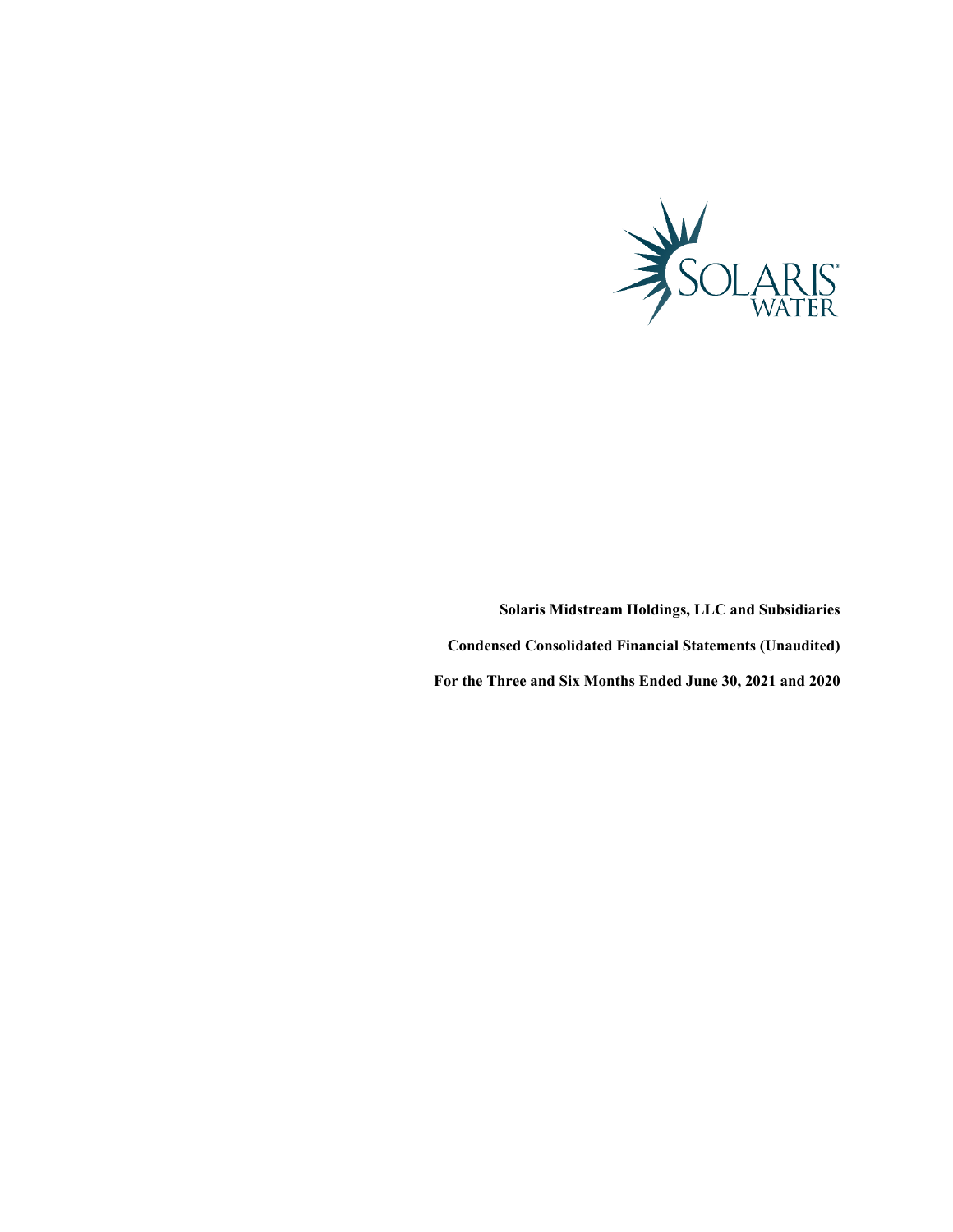# **Solaris Midstream Holdings, LLC and Subsidiaries**

# **Index to Condensed Consolidated Financial Statements (Unaudited)**

# Page

| Condensed consolidated Statements of Operations for the Three and Six Months      |  |
|-----------------------------------------------------------------------------------|--|
| Condensed consolidated Statements of Members' Equity for the Three and Six Months |  |
|                                                                                   |  |
|                                                                                   |  |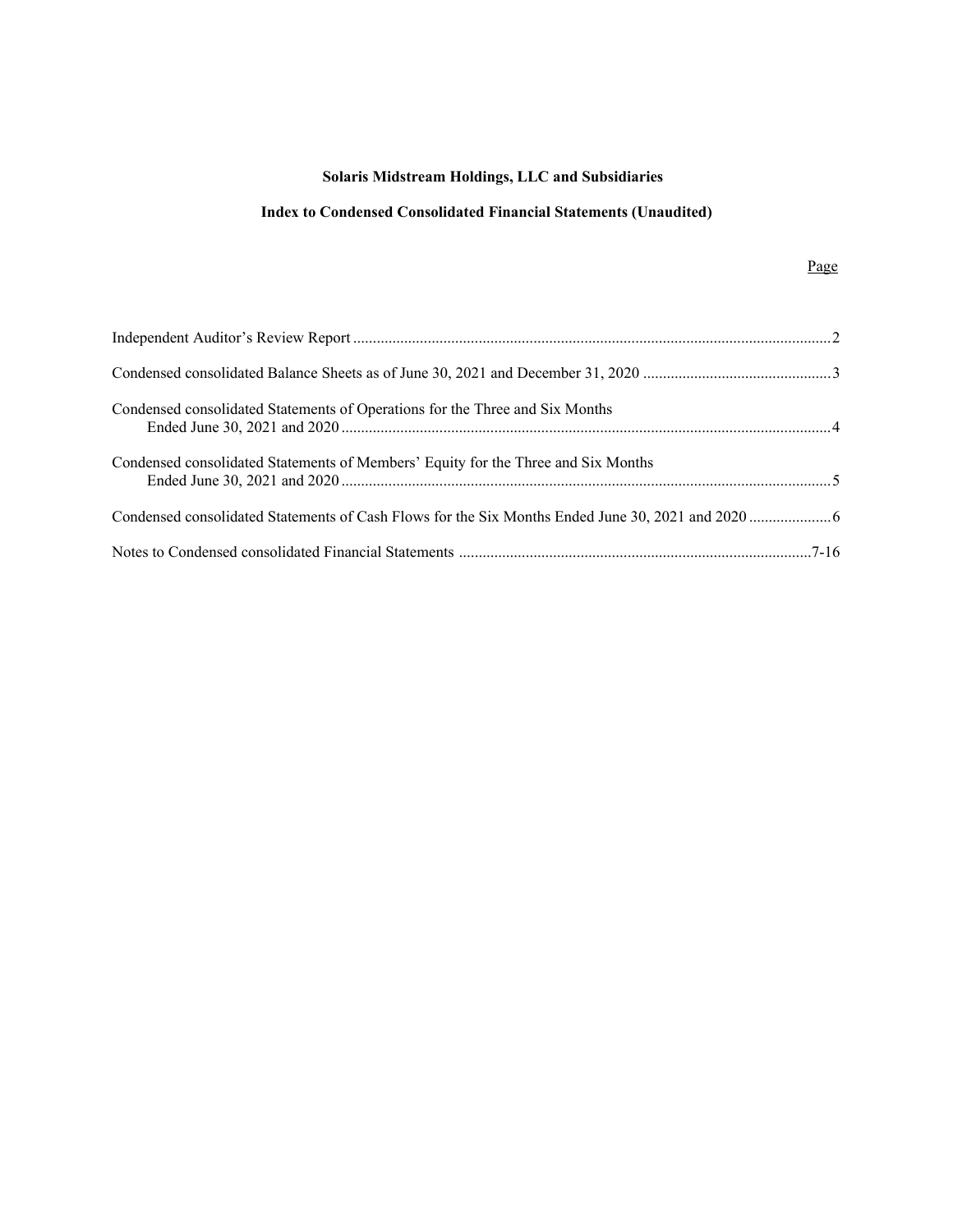

Tel: 713-960-1706 Fax: 713-960-9549 **www.bdo.com** 

2929 Allen Parkway, 20th Floor Houston, TX 77019

## **Independent Auditor's Review Report**

To the Board of Managers Solaris Midstream Holdings, LLC Houston, TX

## *Results of Review of Interim Financial Information*

We have reviewed the condensed consolidated financial statements of Solaris Midstream Holdings, LLC and subsidiaries (the Company), which comprise the condensed consolidated balance sheet as of June 30, 2021, and the related condensed consolidated statements of operations for the three-month and six-month periods ended June 30, 2021 and 2020, and statement of members' equity and cash flows for the six-month periods ended June 30, 2021 and 2020, and the related notes (collectively referred to as the interim financial information).

Based on our reviews, we are not aware of any material modifications that should be made to the accompanying condensed interim financial information for it to be in accordance with accounting principles generally accepted in the United States of America.

## *Basis for Review Results*

We conducted our reviews in accordance with auditing standards generally accepted in the United States of America (GAAS) applicable to reviews of interim financial information. A review of condensed interim financial information consists principally of applying analytical procedures and making inquiries of persons responsible for financial and accounting matters. A review of condensed interim financial information is substantially less in scope than an audit conducted in accordance with GAAS, the objective of which is an expression of an opinion regarding the financial information as a whole, and accordingly, we do not express such an opinion. We are required to be independent of the Company and to meet our other ethical responsibilities in accordance with the relevant ethical requirements relating to our review. We believe that the results of the review procedures provide a reasonable basis for our conclusion.

## *Responsibilities of Management for the Interim Financial Information*

Management is responsible for the preparation and fair presentation of the condensed interim financial information in accordance with accounting principles generally accepted in the United States of America, and for the design, implementation, and maintenance of internal control relevant to the preparation and fair presentation of interim financial information that is free from material misstatement, whether due to fraud or error.

## *Report on Condensed Consolidated Balance Sheet as of December 31, 2020*

We have previously audited, in accordance with auditing standards generally accepted in the United States of America, the consolidated balance sheet of the Company as of December 31, 2020, and the related consolidated statements of operations, changes in members' equity, and cash flows for the year then ended (not presented herein); and we expressed an unmodified audit opinion on those audited consolidated financial statements in our report dated March 19, 2021. In our opinion, the accompanying condensed consolidated balance sheet of the Company as of December 31, 2020, is consistent, in all material respects, with the audited consolidated financial statements from which it has been derived.

 $B$ DO VSA,  $LP$ 

Houston, TX

August 9, 2021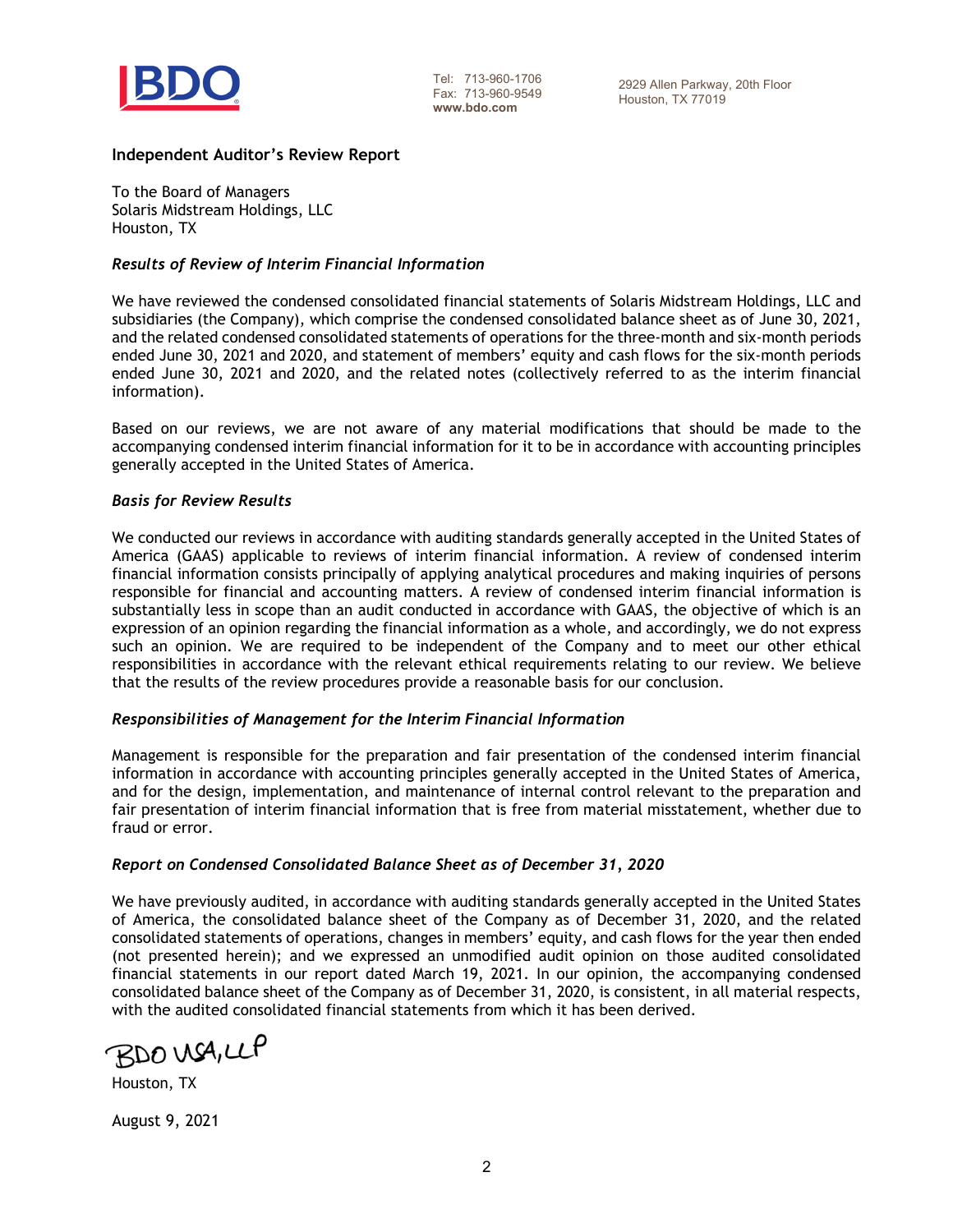## **Solaris Midstream Holdings, LLC and Subsidiaries Condensed Consolidated Balance Sheets**

(Dollars in thousands, except per unit and unit amount)

(Unaudited)

|                                                                                                                       | <b>June 30,</b><br>2021 | December 31,<br>2020 |
|-----------------------------------------------------------------------------------------------------------------------|-------------------------|----------------------|
| <b>Assets</b>                                                                                                         |                         |                      |
| Cash and Cash Equivalents                                                                                             | \$<br>31,123            | \$<br>24,932         |
| Accounts Receivable, Net                                                                                              | 25,928                  | 21,561               |
| Accounts Receivable from Affiliate                                                                                    | 18,346                  | 11,538               |
| Other Receivables                                                                                                     | 3,278                   | 3,722                |
| Prepaids, Deposits and Other Current Assets                                                                           | 2,149                   | 4,315                |
| <b>Total Current Assets</b>                                                                                           | 80,824                  | 66,068               |
| <b>Fixed Assets</b>                                                                                                   |                         |                      |
| Property, Plant and Equipment                                                                                         | 706,806                 | 661,446              |
| <b>Accumulated Depreciation</b>                                                                                       | (56, 826)               | (43,258)             |
| Total Property, Plant and Equipment, Net                                                                              | 649,980                 | 618,188              |
| Intangibles, Net                                                                                                      | 321,233                 | 337,535              |
| Goodwill                                                                                                              | 34,585                  | 34,585               |
| Other Assets                                                                                                          | 2,140                   | 1,429                |
| <b>Total Assets</b>                                                                                                   | \$<br>1,088,762         | \$<br>1,057,805      |
| Liabilities, Mezzanine Equity and Members' Equity                                                                     |                         |                      |
| Accounts Payable                                                                                                      | \$<br>10,414            | \$<br>16,067         |
| Payables to Affiliate                                                                                                 | 1,693                   | 1,884                |
| Accrued and Other Current Liabilities                                                                                 | 37,259                  | 27,838               |
| <b>Total Current Liabilities</b>                                                                                      | 49,366                  | 45,789               |
| <b>Asset Retirement Obligation</b>                                                                                    | 5,629                   | 5,291                |
| Long-Term Debt, Net of Debt Issuance Costs                                                                            | 391,115                 | 297,000              |
| Deferred Revenue Liability and Other Long-Term liabilities                                                            | 1,335                   | 1,432                |
| <b>Total Liabilities</b>                                                                                              | 447,445                 | 349,512              |
| Commitment and Contingencies (Note 10)                                                                                |                         |                      |
| Mezzanine Equity:                                                                                                     |                         |                      |
| Redeemable Preferred Units, \$10,000.00 par value, none issued or                                                     |                         |                      |
| outstanding as of June 30, 2021 and 7,500 issued and 7,307                                                            |                         | 74,378               |
| outstanding as of December 31, 2020                                                                                   |                         |                      |
| Members' Equity                                                                                                       |                         |                      |
| Class A units, \$10.00 par value, 27,797,658 issued and outstanding                                                   |                         |                      |
| as of June 30, 2021 and 27,797,207 issued and outstanding as of                                                       | 323,809                 | 318,394              |
| December 31, 2020                                                                                                     |                         |                      |
| Class B units, \$10.00 par value, 3,556,051 issued and outstanding                                                    | 37,715                  | 37,023               |
| as of June 30, 2021 and as of December 31, 2020                                                                       |                         |                      |
| Class C units, \$0.00 par value, 878,850 issued and outstanding as                                                    |                         |                      |
| of June 30, 2021 and 806,350 issued and outstanding as of                                                             |                         |                      |
| December 31, 2020                                                                                                     |                         |                      |
| Class D units, \$10.00 par value, 6,651,100 issued and outstanding<br>as of June 30, 2021 and as of December 31, 2020 | 279,793                 |                      |
| <b>Total Members' Equity</b>                                                                                          | 641,317                 | 278,498<br>633,915   |
|                                                                                                                       |                         |                      |
| Total Liabilities, Mezzanine Equity and Members' Equity                                                               | \$<br>1,088,762         | \$<br>1,057,805      |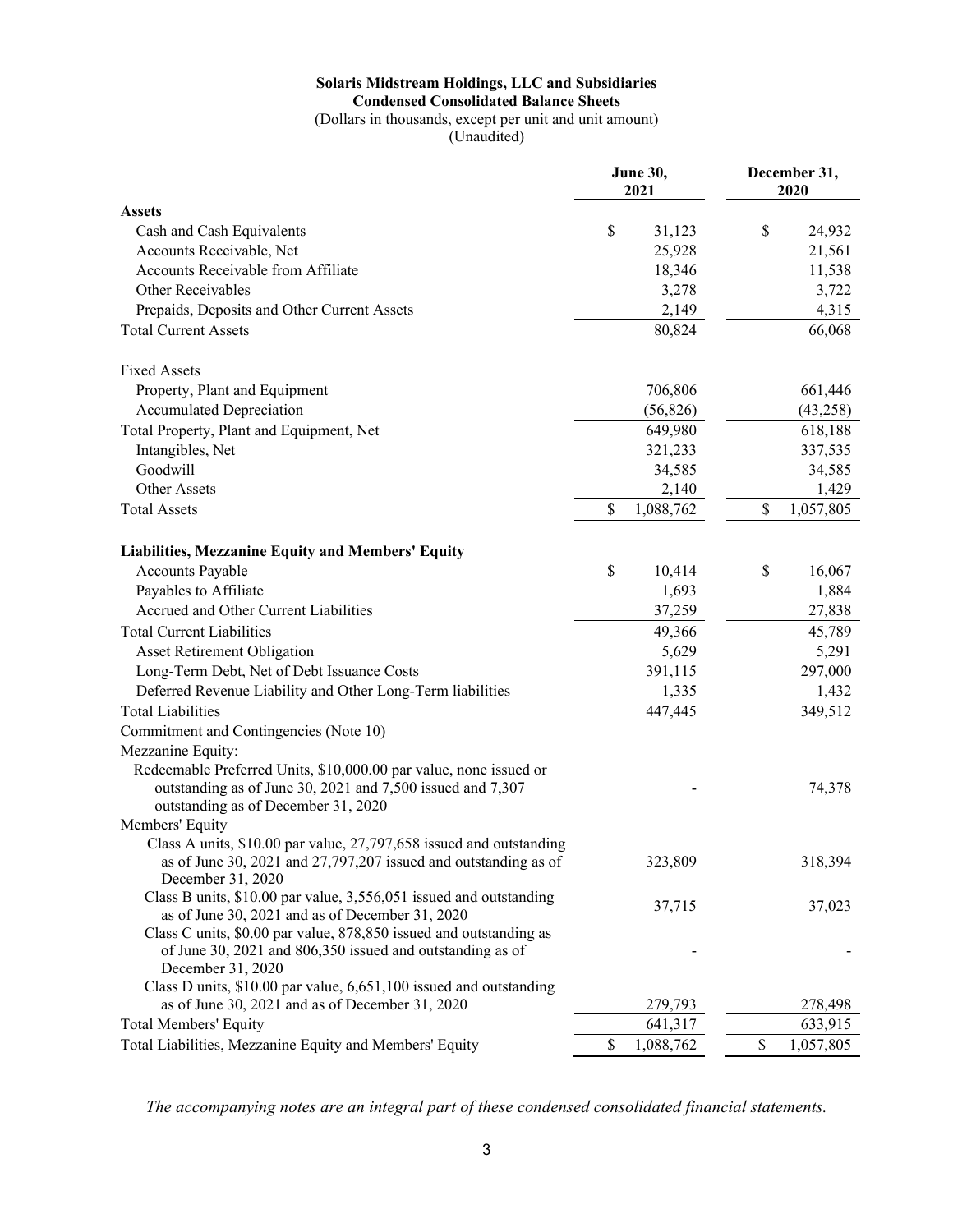## **Solaris Midstream Holdings, LLC and Subsidiaries Condensed Consolidated Statements of Operations**  (Dollars in thousands) (Unaudited)

|                                                                        | <b>Three Months Ended</b><br><b>June 30,</b> |               | <b>Six Months Ended</b><br><b>June 30,</b> |                |
|------------------------------------------------------------------------|----------------------------------------------|---------------|--------------------------------------------|----------------|
|                                                                        | 2021                                         | 2020          | 2021                                       | 2020           |
| Revenue                                                                |                                              |               |                                            |                |
| Produced Water Handling                                                | \$<br>46,074                                 | \$<br>35,775  | \$85,810                                   | \$69,031       |
| <b>Water Solutions</b>                                                 | 10,510                                       | 1,870         | 16,963                                     | 15,061         |
| <b>Total Revenue</b>                                                   | 56,584                                       | 37,645        | 102,773                                    | 84,092         |
| <b>Cost of Revenue</b>                                                 |                                              |               |                                            |                |
| <b>Direct Operating Costs</b>                                          | 22,452                                       | 20,163        | 43,206                                     | 49,433         |
| Depreciation, Amortization and<br>Accretion                            | 15,215                                       | 10,289        | 30,172                                     | 19,778         |
| <b>Total Cost of Revenue</b>                                           | 37,667                                       | 30,452        | 73,378                                     | 69,211         |
| <b>Operating Expenses</b>                                              |                                              |               |                                            |                |
| General and administrative                                             | 5,317                                        | 4,530         | 10,012                                     | 8,648          |
| Loss on Disposal of Asset, Net                                         | 173                                          | 67            | 217                                        | 67             |
| <b>Transaction Costs</b>                                               | 15                                           | 1,352         | 77                                         | 3,099          |
| <b>Abandoned Projects</b>                                              | 1,145                                        | 498           | 1,356                                      | 1,133          |
| <b>Total Operating Expenses</b>                                        | 6,650                                        | 6,447         | 11,662                                     | 12,947         |
| <b>Operating Income</b>                                                | 12,267                                       | 746           | 17,733                                     | 1,934          |
| Other Expense                                                          |                                              |               |                                            |                |
| Interest Expense, Net                                                  | 7,324                                        | 1,675         | 9,975                                      | 3,265          |
| Loss on Debt Modification                                              | 380                                          |               | 380                                        |                |
| <b>Total Other Expense</b>                                             | 7,704                                        | 1,675         | 10,355                                     | 3,265          |
| Income (Loss) before Taxes                                             | 4,563                                        | (929)         | 7,378                                      | (1, 331)       |
| <b>Income Taxes</b>                                                    | 2                                            | 2             | 2                                          | 6              |
| <b>Net Income (Loss)</b>                                               | \$<br>4,561                                  | \$<br>(931)   | \$7,376                                    | \$<br>(1, 337) |
| Equity Accretion and Dividend Related to<br>Redeemable Preferred Units | 14                                           | (417)         | 21                                         | (417)          |
| Net Income (Loss) Attributable to<br>Members' Equity                   | \$<br>4,575                                  | \$<br>(1,348) | \$7,397                                    | \$<br>(1,754)  |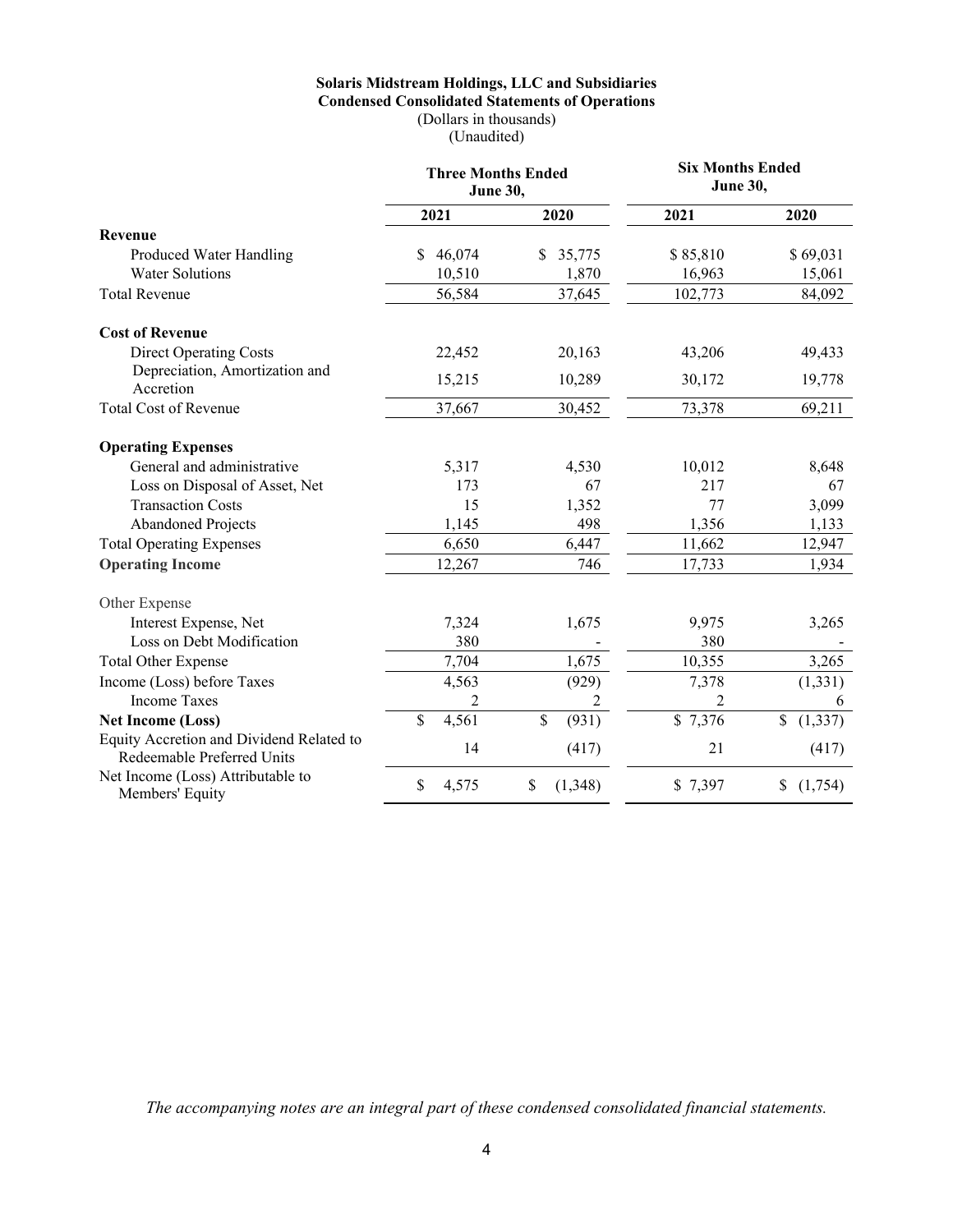# **Solaris Midstream Holdings, LLC and Subsidiaries Condensed Consolidated Statements of Members' Equity**  (Dollars and units in thousands)

|                                                                              |        | <b>Class A</b> |       | <b>Class B</b>           |                          | Class C |       | <b>Class D</b>           | <b>Total</b><br>Members' |
|------------------------------------------------------------------------------|--------|----------------|-------|--------------------------|--------------------------|---------|-------|--------------------------|--------------------------|
|                                                                              | Units  | Amount         | Units | Amount                   | Units                    | Amount  | Units | Amount                   | Equity                   |
| Balance at January 1, 2021                                                   | 27,797 | \$318,394      | 3,556 | \$37,023                 | 807                      | \$      | 6,651 | \$278,498                | \$633,915                |
| Capital Contributions                                                        |        | 5              |       | $\overline{\phantom{a}}$ | $\overline{\phantom{a}}$ |         |       | $\overline{\phantom{a}}$ | 5                        |
| Issuance of Class C Units                                                    |        |                |       |                          | 69                       |         |       |                          |                          |
| Equity Accretion and<br>Dividend related to<br>Redeemable Preferred<br>Units |        | 5              |       |                          |                          |         |       |                          |                          |
| Net Income                                                                   |        | 2,059          |       | 263                      |                          |         |       | 493                      | 2,815                    |
| Balance at March 31, 2021                                                    | 27,798 | 320,463        | 3,556 | 37,287                   | 876                      |         | 6,651 | 278,992                  | 636,742                  |
| Issuance of Class C Units<br>Equity Accretion and                            |        |                |       |                          | 3                        |         |       |                          |                          |
| Dividend related to<br>Redeemable Preferred<br>Units                         |        | 10             |       |                          |                          |         |       | 3                        | 14                       |
| Net Income                                                                   |        | 3,336          |       | 427                      |                          |         |       | 798                      | 4,561                    |
| Balance at June 30, 2021                                                     | 27,798 | \$323,809      | 3,556 | \$37,715                 | 879                      | \$      | 6,651 | \$279,793                | \$641,317                |

## **Three and Six Months Ended June 30, 2021**

|                                                                                                                                                                                        | Three and Six Months Ended June 30, 2020 |                |                          |          |                          |                                |                          |              |                           |
|----------------------------------------------------------------------------------------------------------------------------------------------------------------------------------------|------------------------------------------|----------------|--------------------------|----------|--------------------------|--------------------------------|--------------------------|--------------|---------------------------|
|                                                                                                                                                                                        |                                          | <b>Class A</b> |                          | Class B  |                          | Class C<br><b>Class D</b>      |                          | <b>Total</b> |                           |
|                                                                                                                                                                                        | <b>Units</b>                             | <b>Amount</b>  | <b>Units</b>             | Amount   | Units                    | Amount                         | <b>Units</b>             | Amount       | Members'<br><b>Equity</b> |
| Balance at January 1, 2020                                                                                                                                                             | 22,104                                   | \$232,945      | 3,440                    | \$36,296 | 833                      | \$<br>$\overline{\phantom{0}}$ | 6,386                    | \$276,267    | \$545,508                 |
| Forfeiture of Class C Units                                                                                                                                                            |                                          |                |                          |          | (26)                     |                                |                          |              |                           |
| Net Loss                                                                                                                                                                               | $\overline{a}$                           | (281)          | $\overline{\phantom{a}}$ | (44)     | $\overline{\phantom{a}}$ |                                | $\overline{\phantom{a}}$ | (81)         | (406)                     |
| Balance at March 31, 2020                                                                                                                                                              | 22,104                                   | 232,664        | 3,440                    | 36,252   | 807                      |                                | 6,386                    | 276,186      | 545,102                   |
| Issuance of Class A Units as<br>consideration for the asset<br>acquisition of Concho's Lea<br>County, New Mexico<br>produced water gathering,<br>transportation and disposal<br>assets | 4,561                                    | 77,602         |                          |          |                          |                                |                          |              | 77,602                    |
| Forfeiture of Class C Units                                                                                                                                                            |                                          |                |                          |          | (1)                      |                                |                          |              |                           |
| Equity Accretion and Dividend<br>related to Redeemable<br>Preferred Units                                                                                                              |                                          | (305)          |                          | (39)     |                          |                                |                          | (73)         | (417)                     |
| Net Loss                                                                                                                                                                               |                                          | (680)          | $\overline{\phantom{a}}$ | (88)     |                          |                                |                          | (163)        | (931)                     |
| Balance at June 30, 2020                                                                                                                                                               | 26,665                                   | \$309,281      | 3,440                    | \$36,125 | 806                      | \$<br>$\overline{\phantom{a}}$ | 6,386                    | \$275,950    | \$621,356                 |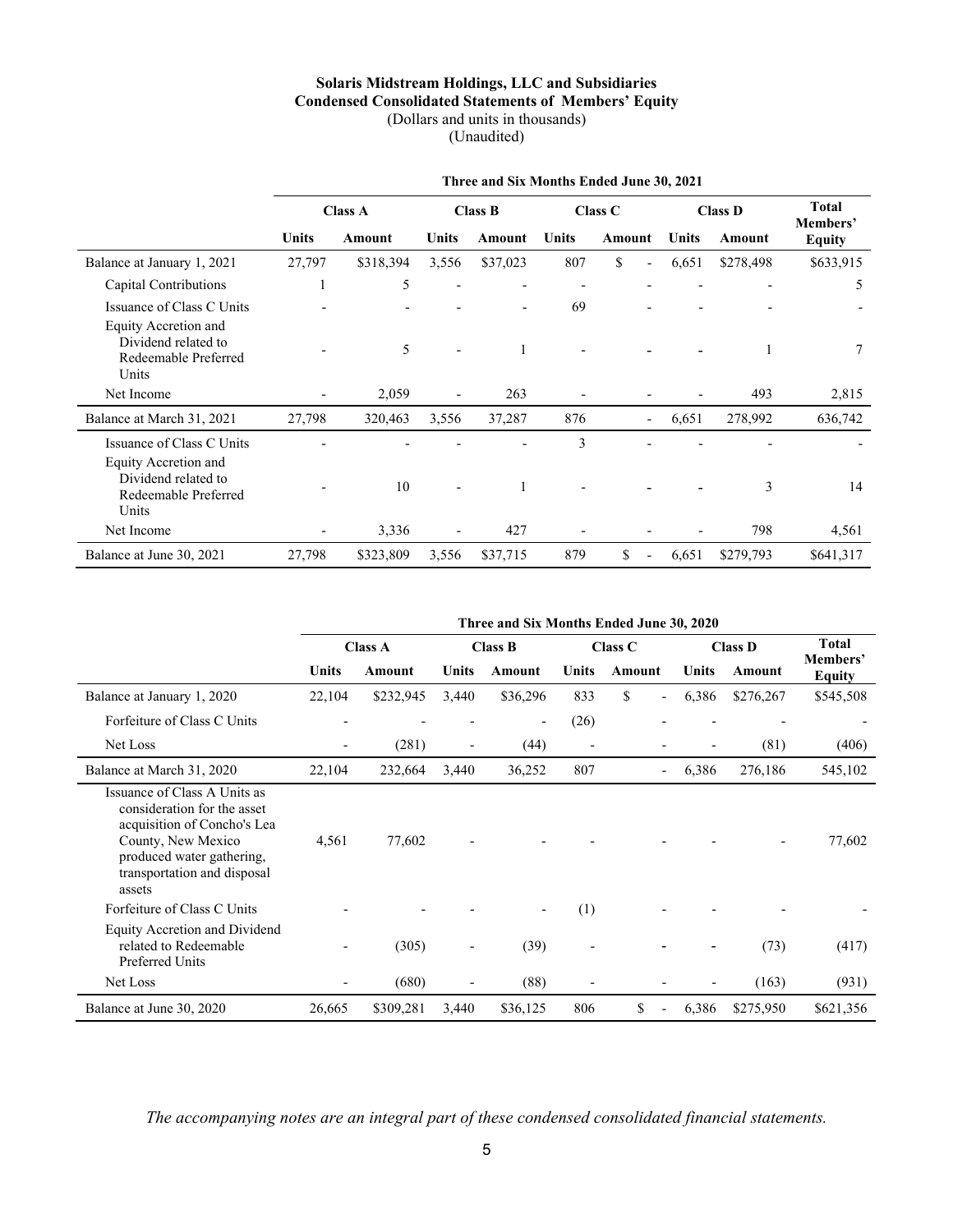## **Solaris Midstream Holdings, LLC and Subsidiaries Condensed consolidated Statements of Cash Flows**  (Dollars in thousands)

(Unaudited)

|                                                                                           | Six Months Ended June 30, |                |  |
|-------------------------------------------------------------------------------------------|---------------------------|----------------|--|
|                                                                                           | 2021                      | 2020           |  |
| Cash Flow from Operating Activities                                                       |                           |                |  |
| Net Income (Loss)                                                                         | \$<br>7,376               | \$<br>(1, 337) |  |
| Adjustments to reconcile Net Income (Loss) to Net Cash provided by                        |                           |                |  |
| <b>Operating Activities</b>                                                               |                           |                |  |
| Depreciation, Amortization and Accretion                                                  | 30,172                    | 19,778         |  |
| Amortization of Deferred Financing Costs                                                  | 763                       | 362            |  |
| Loss on Debt Modification                                                                 | 380                       |                |  |
| Loss on Disposal of Asset, Net                                                            | 217                       | 67             |  |
| <b>Abandoned Projects</b>                                                                 | 1,356                     | 1,133          |  |
| Changes in operating assets and liabilities:                                              |                           |                |  |
| Accounts Receivable                                                                       | (4,367)                   | 9,896          |  |
| Accounts Receivable from Affiliate                                                        | (6,808)                   | 4,485          |  |
| Other Receivables                                                                         | 602                       | (10)           |  |
| Prepaids, Deposits and Other Current Assets                                               | 1,711                     | 1,345          |  |
| Accounts Payable                                                                          | (4, 817)                  | (1,510)        |  |
| Payables to Affiliate                                                                     | (191)                     | 1,235          |  |
| Adjustment in Deferred Revenue                                                            | (50)                      | 650            |  |
| Accrued Liabilities and Other                                                             | 4,346                     | 4,817          |  |
| Net Cash Provided by Operating Activities                                                 | 30,690                    | 40,911         |  |
| Cash Flow from Investing Activities                                                       |                           |                |  |
| Property, Plant and Equipment Expenditures                                                | (42, 353)                 | (92, 581)      |  |
| Net Cash Used in Investing Activities                                                     | (42, 353)                 | (92, 581)      |  |
| Cash Flow from Financing Activities                                                       |                           |                |  |
| Proceeds from Credit Facility                                                             |                           | 60,000         |  |
| Repayment of Credit Facility                                                              | (297,000)                 |                |  |
| Proceeds from Senior-Sustainability Linked Bonds                                          | 400,000                   |                |  |
| Payments of Financing Costs related to Issuance of Senior-<br>Sustainability Linked Bonds | (9, 352)                  |                |  |
| Payments of Financing Costs related to Credit Facility                                    | (1, 442)                  | (428)          |  |
| Member's Contributions                                                                    | 5                         |                |  |
| Redemption of Redeemable Preferred Units                                                  | (74, 357)                 |                |  |
| Net Cash Provided by Financing Activities                                                 | 17,854                    | 59,572         |  |
| Net Increase in Cash and Cash Equivalents                                                 | 6,191                     | 7,902          |  |
|                                                                                           |                           |                |  |
| Cash and Cash Equivalents, Beginning of Period                                            | 24,932                    | 7,083          |  |
| Cash and Cash Equivalents, End of Period                                                  | \$<br>31,123              | \$14,985       |  |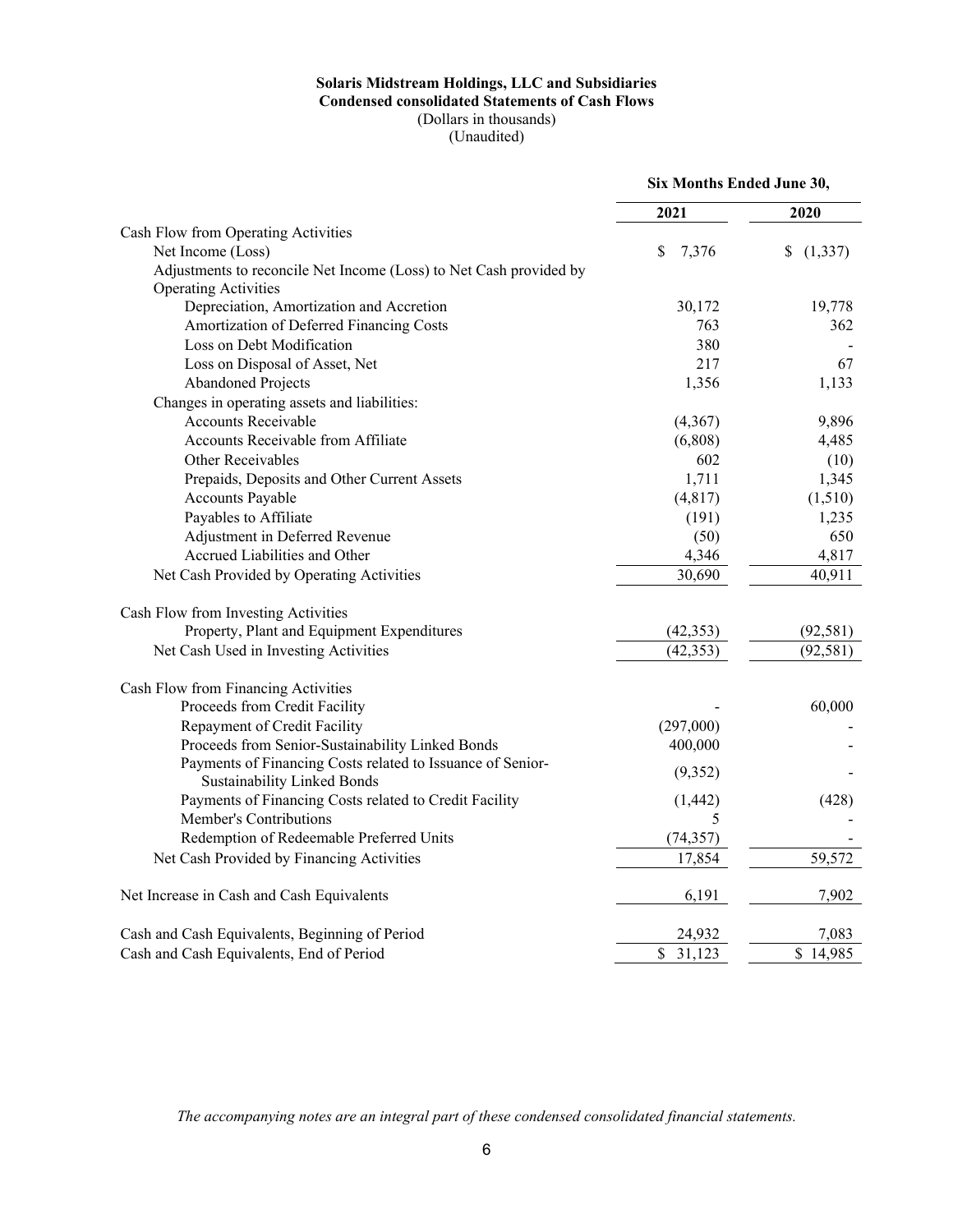## **1. Organization and background of business**

### *Organization*

Solaris Midstream Holdings, LLC, formed on November 19, 2015 (together with its subsidiaries, the "Company"), is an independent, environmentally-focused company headquartered in Houston, Texas, that provides sustainability-enhancing services to oil and natural gas operators. The Company builds long-term value through the development, construction and operation of integrated produced water handling and recycling infrastructure that provides high-capacity, comprehensive produced water management, recycling and supply solutions for many of the largest operators in the Permian Basin.

The Company's assets are located in the Permian Basin in Texas and in New Mexico. The Company owns and operates produced water handling pipelines, water handling facilities, water recycling assets, water production wells and water storage facilities.

## **2. Summary of significant accounting policies**

#### *Basis of presentation*

All dollar amounts, except per unit amounts, in the financial statements and tables in the notes are stated in thousands of dollars unless otherwise indicated. A complete discussion of the Company's significant accounting policies is included in the Company's Annual financial statements.

On January 15, 2021, ConocoPhillips acquired Concho Resources, Inc. ("Concho"). We refer to Concho as ConocoPhillips, their successor, throughout these condensed consolidated financial statements.

#### *Interim financial statements*

The accompanying condensed consolidated financial statements of the Company have been prepared in accordance with accounting principles generally accepted in the United States ("GAAP"). The condensed financial statements have not been audited by the Company's independent registered public accounting firm, except that the condensed consolidated balance sheet at December 31, 2020 is derived from audited consolidated financial statements. These financial statements include the adjustments and accruals, all of which are of a normal recurring nature, necessary for a fair presentation of the results for the interim periods. These interim results are not necessarily indicative of results for a full year. Certain information and footnote disclosures normally included in financial statements prepared in accordance with accounting principles generally accepted in the United States of America have been condensed or omitted pursuant to the rules and regulations of the Securities and Exchange Commission. These unaudited condensed consolidated financial statements should be read in conjunction with the Company's annual financial statements for the year ended December 31, 2020.

#### *Supplemental non-cash disclosure*

|                                                                                                    | Six Months Ended June 30, |          |  |
|----------------------------------------------------------------------------------------------------|---------------------------|----------|--|
|                                                                                                    | 2021                      | 2020     |  |
| Capital Expenditures Incurred but Not Paid Included in<br>Accounts Payable and Accrued Liabilities | \$17,375                  | \$23,412 |  |
| <b>Asset Retirement Obligation</b>                                                                 | 205                       | 1,463    |  |
| Accretion and Dividend related to Redeemable Preferred Units                                       | 21                        | (417)    |  |
| Equity Issued in Acquisitions                                                                      |                           | 77,602   |  |
| Redeemable Preferred Units Issued in Acquisition                                                   |                           | 71,974   |  |
| Cash Paid for Interest                                                                             | 5.418                     | 5,055    |  |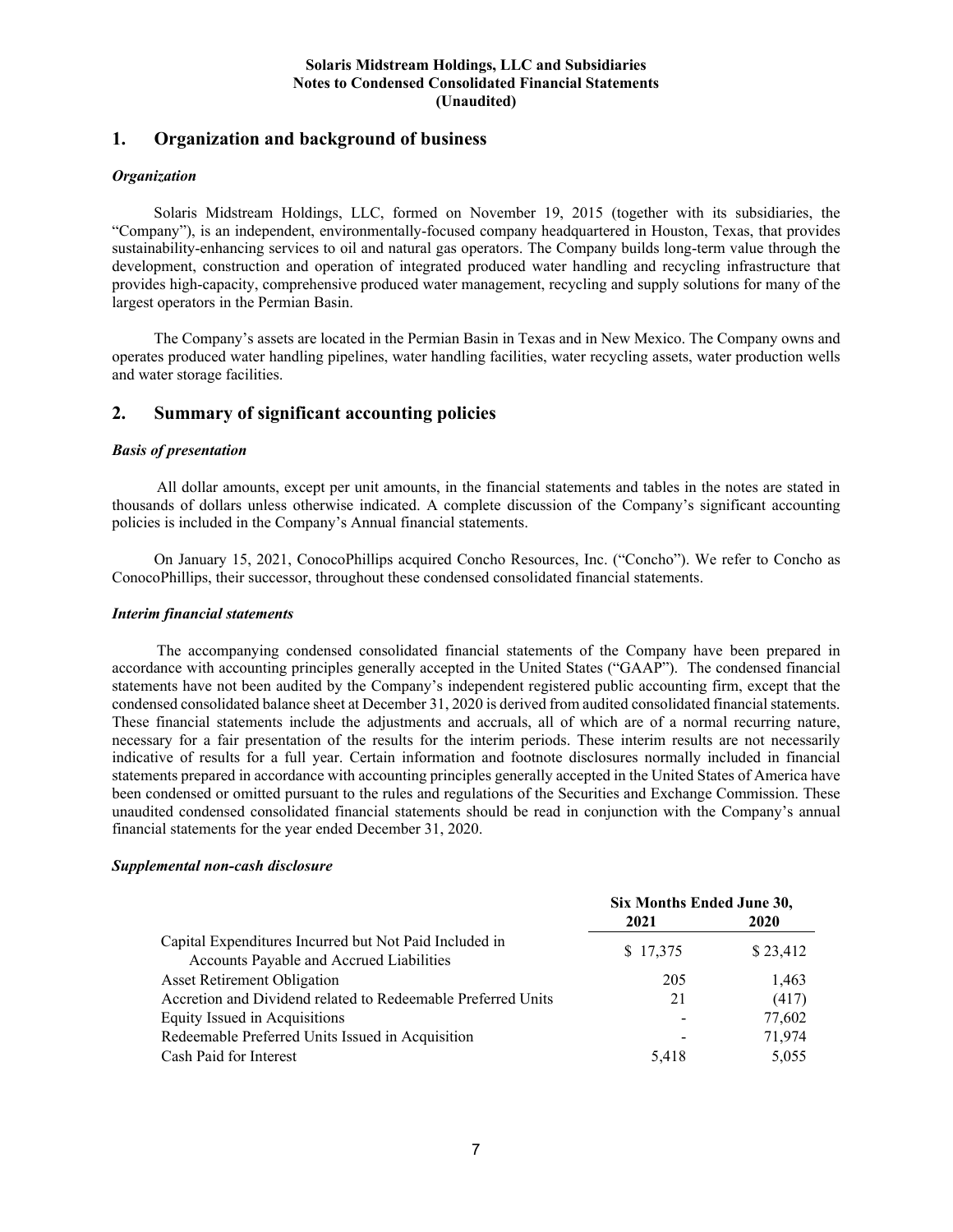## *Principles of consolidation*

The consolidated financial statements include the accounts of the Company and the wholly owned subsidiaries, Solaris Water Inc., Solaris Water Midstream, LLC, Solaris Midstream DB-TX, LLC, Solaris Midstream MB, LLC, Solaris Midstream DB-NM, LLC, 829 Martin County Pipeline, LLC and Clean H2O Technologies, LLC (collectively, the "subsidiaries"). All material intercompany transaction and balances have been eliminated upon consolidation.

#### *Reclassification of prior year presentation*

Certain 2020 amounts have been reclassified for consistency with the 2021 presentation. These reclassifications had no effect on the reported results of operations.

#### *COVID-19 and global economic and market conditions*

The COVID-19 virus, which was declared a pandemic by the World Health Organization in March 2020, has disrupted economies and industries around the world, including the oil and gas industry. The rapid spread of COVID-19 has led to the implementation of various responses, including federal, state and local government-imposed quarantines, shelter-in-place mandates, sweeping restrictions on travel and other public health and safety measures, nearly all of which have materially reduced global demand for crude oil. As a result of the COVID-19 outbreak and decline in oil prices in the earlier part of 2020, the Company had headcount reductions. The Company has subsequently refilled some of these positions as business started to recover and stabilize.

The extent to which COVID-19 will continue to affect the Company's business, financial condition, results of operations and cash flows and the demand for services and products will depend on future developments, which are highly uncertain and cannot be predicted.

#### *Segment Information*

Operating segments are identified as components of an enterprise about which separate discrete financial information is available for evaluation by the chief operating decision maker, or decision-making group, in making decisions on how to allocate resources and assess performance. The Company's chief operating decision maker is the Chief Executive Officer. The Company and the Chief Executive Officer view the Company's operations and manage its business as one operating segment. All long-lived assets of the Company reside in the United States.

#### *Use of estimates*

In preparing the accompanying condensed consolidated financial statements, management has made certain estimates and assumptions that affect reported amounts in the condensed consolidated financial statements and disclosures of contingencies. Critical estimates the Company makes in the preparation of the condensed consolidated financial statements include, among others, determining the fair value of assets and liabilities acquired in acquisitions, the collectability of accounts receivable, useful lives of property, plant and equipment and amortizable intangible assets, the fair value of asset retirement obligations and accruals for environmental matters. Actual results could differ from management's best estimates as additional information or actual results become available in the future, and those differences could be material.

#### *Accounts receivable*

Accounts receivable consists of trade receivables recorded at the invoice amount, plus accrued revenue that is earned but not yet billed, less an estimated allowance for doubtful accounts. Accounts receivable are generally due within 60 days or less, or in accordance with terms agreed with customers. The Company considers accounts receivable outstanding longer than the payment terms as past due. The Company determines the allowance by considering a number of factors, including the length of time trade accounts receivable are past due, previous loss history, the customer's current ability to pay its obligation, and the condition of the general economy and the industry as a whole. Accounts receivable are written off when they are deemed uncollectible, and payments subsequently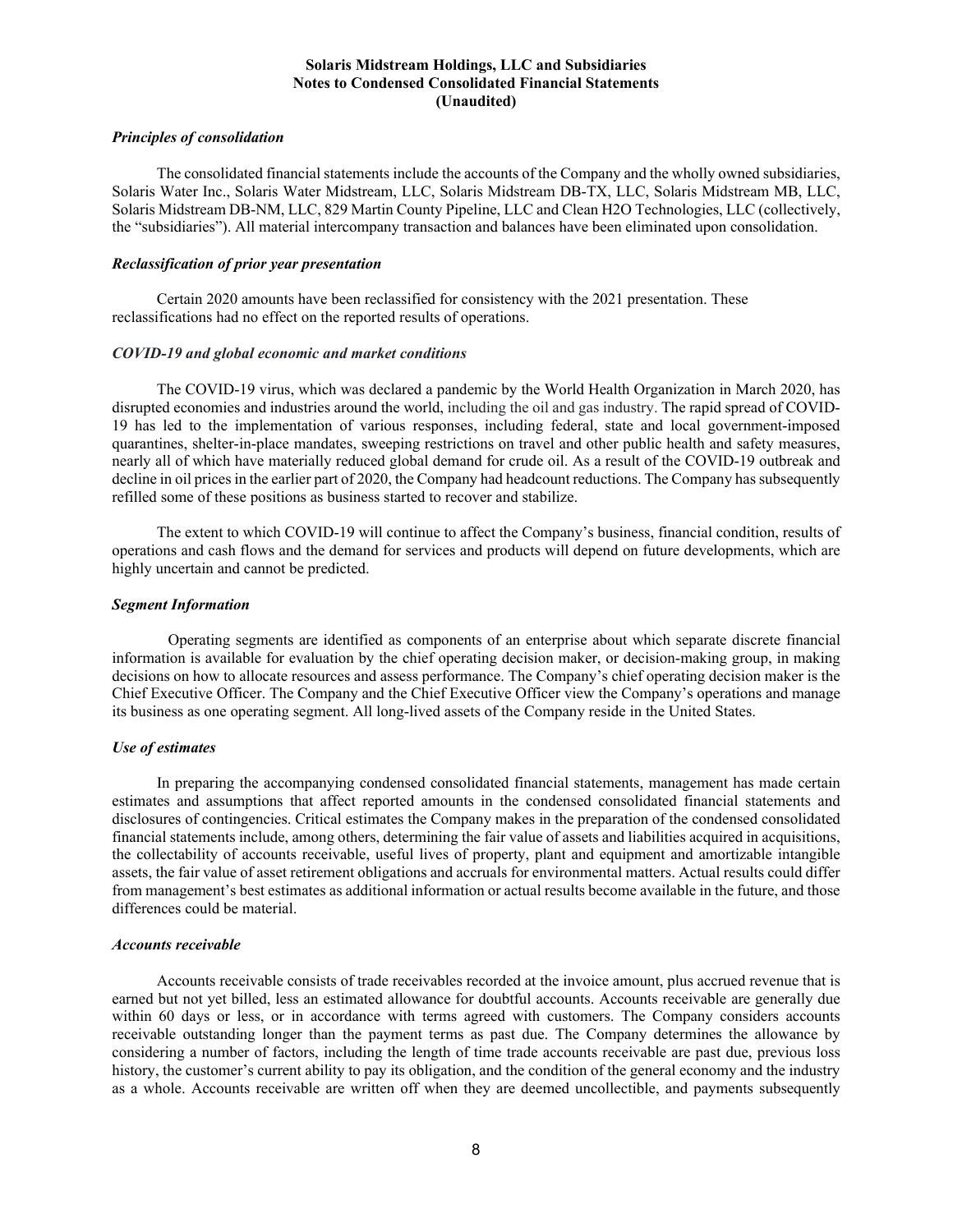received on such receivables are credited to the allowance for doubtful accounts. As of June 30, 2021 and December 31, 2020, the Company had \$0 and \$0.4 million of allowance for doubtful accounts, respectively.

### *Property, plant and equipment*

Certain interest costs have been capitalized as part of the cost of property, plant and equipment under development, including water handling facilities in progress and related facilities. For the three months ended June 30, 2021 and 2020, total interest costs capitalized were \$0.8 million and \$1.1 million, respectively. For the six months ended June 30, 2021 and 2020, total interest costs capitalized were \$1.2 million and \$2.3 million, respectively.

### *Fair Value Measurements*

The Company's financial assets and liabilities are to be measured using inputs from the three levels of the fair value hierarchy, of which the first two are considered observable and the last unobservable, which are as follows:

- Level 1—Inputs are unadjusted quoted prices in active markets for identical assets or liabilities that the Company has the ability to access at the measurement date;
- Level 2—Inputs other than Level 1 that are observable, either directly or indirectly, such as quoted prices for similar assets or liabilities in active markets, quoted prices for identical or similar assets or liabilities in markets that are not active or other inputs corroborated by observable market data for substantially the full term of the assets or liabilities; and
- Level 3—Unobservable inputs that reflect the Company's assumptions that market participants would use in pricing assets or liabilities based on the best information available.

#### *Fair Value on a Non-Recurring Basis*

Nonfinancial assets and liabilities measured at fair value on a non-recurring basis include certain nonfinancial assets acquired and liabilities assumed in a business combination, units granted in acquisitions, and the initial recognition of asset retirement obligations, for which fair value is used. These assets and liabilities are recorded at fair value when acquired/incurred but not re-measured at fair value in subsequent periods (see further discussion at Note 3, Acquisition).

Asset retirement obligation estimates are derived from historical data as well as management's expectation of future cost environments and other unobservable inputs. As there is no corroborating market activity to support the assumptions used, the Company has designated these measurements as Level 3.

#### *Additional Fair Value Disclosures*

The fair value of fixed-rate debt is estimated based on the published market prices for the same or similar issues. Refer to Note 8. Long-term Debt for additional information. The Company has designated these measurements as Level 2 for the Sustainability-Linked Bonds and Level 3 for the Credit Facility.

Fair value information regarding the Company's debt is as follows:

|                             | <b>June 30, 2021</b> |                                   | <b>December 31, 2020</b> |               |
|-----------------------------|----------------------|-----------------------------------|--------------------------|---------------|
|                             | Carrying<br>Amount   | Fair<br>Value                     | Carrying<br>Amount       | Fair<br>Value |
| Sustainability-Linked Bonds | \$400,000            | \$426,000                         | $\sim$                   | $\sim$ S      |
| Credit Facility             |                      | $-$ S<br>$\overline{\phantom{a}}$ | \$297,000                | \$297,000     |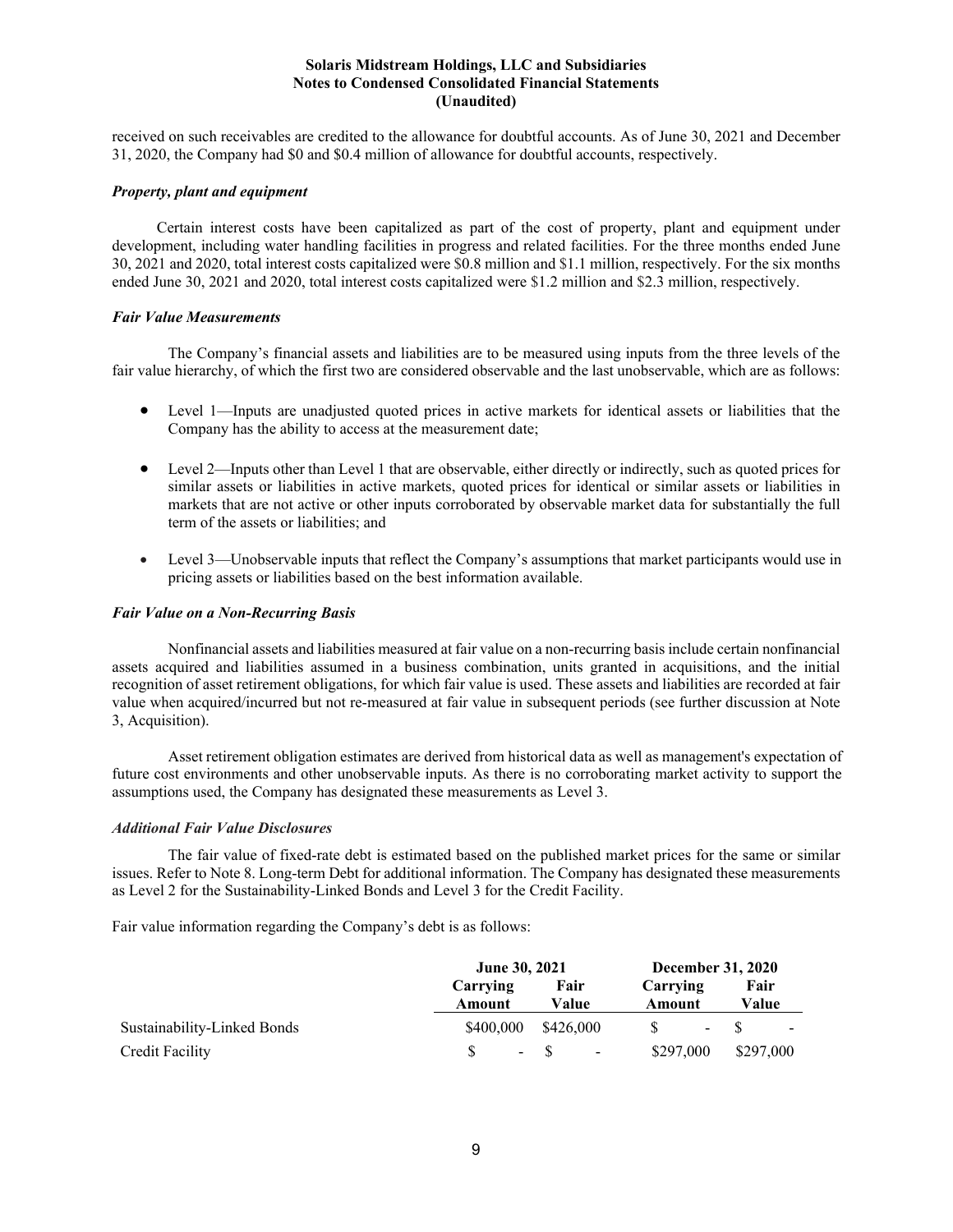### *Revenue recognition*

The Company currently generates revenue by providing services related to produced water handling and water solutions. The services related to produced water are fee-based arrangements and are based on the volume of water that flows through the Company's systems and facilities while the sale of recycled produced water and groundwater are priced based on negotiated rates with the customer.

The Company has customer contracts that contain minimum transportation and/or disposal volume delivery requirements and the Company is entitled to deficiency payments if such minimum contractual volumes are not delivered by the customer. These deficiency amounts are based on fixed, daily minimum volumes (measured over monthly, quarterly or annual periods depending on the contract) at a fixed rate per barrel. The Company is typically entitled to shortfall payments if such minimum contractual obligations are not maintained by its customers. The Company invoices the customer on either a monthly, quarterly, semi-annual or annual basis, as provided in the contract.

The Company accounts for revenue in accordance with ASC Topic 606, Revenue from Contracts with Customers. In determining the appropriate amount of revenue to be recognized as the Company fulfills its obligations under the contracts, the following steps must be performed at contract inception: (i) identification of the promised goods or services in the contract; (ii) determination of whether the promised goods or services are performance obligations, including whether they are distinct in the context of the contract; (iii) measurement of the transaction price, including the constraint on variable consideration; (iv) allocation of the transaction price to the performance obligations; and (v) recognition of revenue when (or as) the Company satisfies each performance obligation.

Revenues from produced water handling consist primarily of per barrel fees charged to customer for the use of the Company's system and disposal services. For all the Company's produced water transfer and disposal contracts, revenue will be recognized over time utilizing the output method based on the volume of wastewater accepted from the customer. The Company determined that the performance obligation is satisfied over time as the customer simultaneously receives and consumes the benefits provided by its performance of services, typically as customers' wastewater is accepted. The Company typically charges its customers a disposal and transportation fee on a per barrel basis under its contracts. In some contracts, the Company is entitled to shortfall payments if minimum contractual obligations are not satisfied by its customers. Minimum contractual obligations have not been maintained and thus the Company has recognized revenues related to shortfalls on such take or pay contractual obligations to date. Some contracts also have a mechanism that allows for shortfalls to be made up over a limited period of time. As of June 30, 2021 and December 31, 2020, the Company had long-term deferred revenue liabilities of \$1.3 million related to these contracts.

For contracts that involve recycled produced water and groundwater, revenue is recognized at a point in time, based on when control of the product is transferred to the purchaser or customer.

#### *Recent Accounting Pronouncements*

In January 2017, the FASB issued ASU 2017-04, Simplifying the Test for Goodwill Impairment. This pronouncement removes Step 2 of the goodwill impairment test, which requires a hypothetical purchase price allocation. A goodwill impairment will now be the amount by which a reporting unit's carrying value exceeds its fair value, not to exceed the carrying amount of goodwill. This pronouncement was effective for public business entities for annual reporting periods beginning after December 15, 2019, and interim periods within fiscal years beginning after December 15, 2019. The amendments in ASU 2017-04 are effective for private companies for fiscal years beginning after December 15, 2021 and interim periods within the fiscal year. The amendments in this ASU should be applied prospectively. The Company is evaluating the potential impact this new standard may have on the financial statements.

In June 16, 2016, the FASB issued ASU 2016-13, Financial Instruments – Credit Losses, which requires the measurement of all expected credit losses for financial assets held at the reporting date based on historical experience, current conditions, and reasonable and supportable forecasts. The ASU requires enhanced disclosures to help investors and other financial statement users better understand significant estimates and judgments used in estimating credit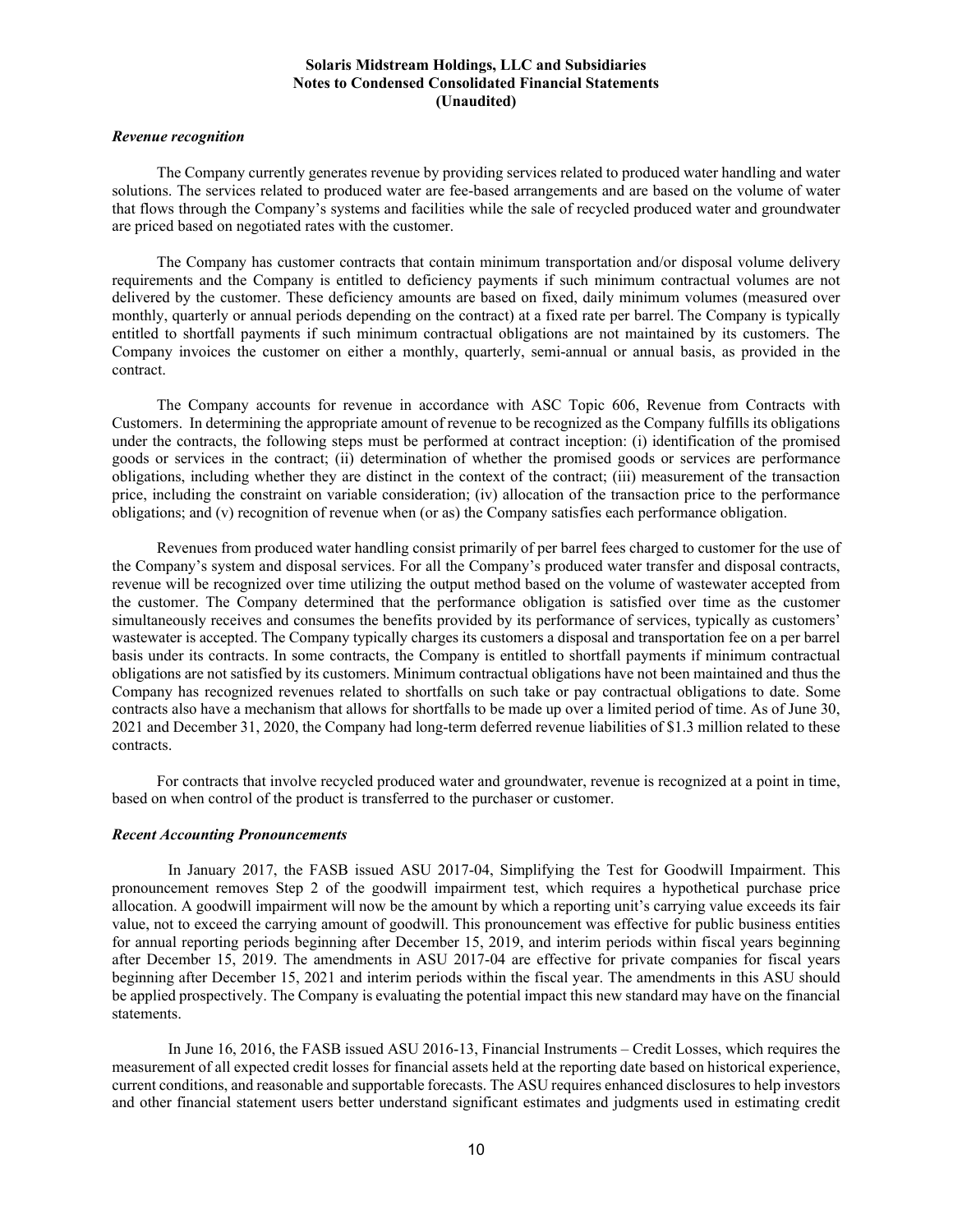losses, as well as the credit quality and underwriting standards of an organization's portfolio. These disclosures include qualitative and quantitative requirements that provide additional information about the amounts recorded in the financial statements. In addition, the ASU amends the accounting for credit losses on available-for-sale debt securities and purchased financial assets with credit deterioration. The ASU was effective for public companies for fiscal years, and interim periods within those fiscal years, beginning after December 15, 2019. The ASU is effective for private companies for fiscal years beginning after December 15, 2022. The Company is evaluating the potential impact this new standard may have on the financial statements.

On February 25, 2016, the FASB issued ASU No. 2016-02, Leases (Topic 842), as part of a joint project with the International Accounting Standards Board (''IASB'') to increase transparency and comparability among organizations by recognizing lease assets and lease liabilities on the balance sheet and disclosing key information about leasing arrangements. To satisfy the foregoing objective, the FASB is creating Topic 842, Leases, which supersedes Topic 840. Under the new guidance, a lessee will be required to recognize assets and liabilities for capital and operating leases with lease terms of more than 12 months. Additionally, this ASU will require disclosures to help investors and other financial statement users better understand the amount, timing, and uncertainty of cash flows arising from leases, including qualitative and quantitative requirements. For public companies, the amendments were effective for fiscal years beginning after December 15, 2018, including interim periods within those fiscal years. For private companies, the amendments are effective for fiscal years beginning after December 15, 2021.

## **3. Acquisition**

On June 11, 2020, the Company acquired certain produced water handling, transportation and water disposal assets in Lea County, New Mexico of a wholly-owned subsidiary of Concho Resources Inc. ("Concho"). This acquisition further expanded the Company's water infrastructure system in the Delaware basin and further extended and expanded the Company's water management agreement with Concho.

The net purchase consideration was \$149.6 million, which comprised \$77.6 million of Class A Units (4,561,391 units) and \$72.0 million of Redeemable Preferred Units with a face value of \$75.0 million. See further discussion at Note 8, Redeemable Preferred Units.

| <b>Fair Value of Consideration</b>                               |             |
|------------------------------------------------------------------|-------------|
| Class A Units Issued to Seller                                   | S<br>77,602 |
| Redeemable Preferred Units Issued to Seller                      | 71,974      |
| <b>Total Consideration</b>                                       | 149,576     |
| <b>Fair Value of Assets and Liabilities Acquired</b>             |             |
| Property, Plant & Equipment - Water Handling Facilities          | 18,566      |
| Property, Plant & Equipment – Pipelines (including right of way) | 33,897      |
| Intangibles – Contracts                                          | 90,300      |
| <b>Asset Retirement Obligations</b>                              | (776)       |
| Fair Value of Assets and Liabilities Acquired                    | 141,987     |
| <b>Total Assets Acquired</b>                                     | 141,987     |
| Goodwill                                                         | S<br>7.589  |

The Company incurred \$1.6 million of acquisition-related costs, which are included in Transaction Costs in 2020.

#### *Proforma – Concho Lea County Acquisition*

 The unaudited pro forma results presented below have been prepared to give effect to the acquisition discussed above on the Company's results of operations for the three and six months ended June 30, 2020 as if the Concho Lea County acquisition had been consummated on January 1, 2020. The unaudited pro forma results do not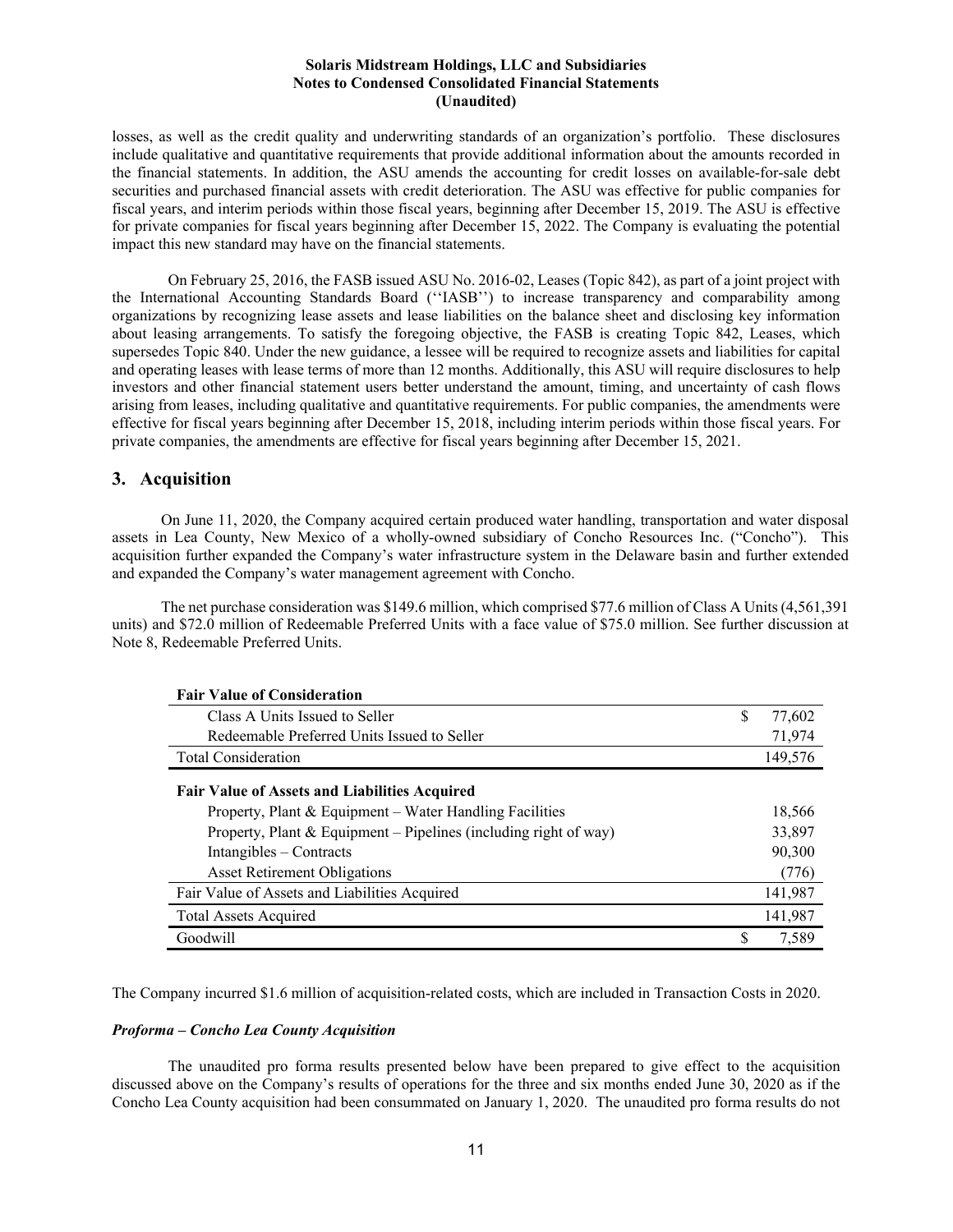purport to represent what the Company's actual results of operations would have been if the acquisitions had been completed on such date or to project its results of operation for any future date or period.

| <b>Pro forma (unaudited)</b> | <b>For the Six Months</b><br><b>Ended June 30, 2020</b> |
|------------------------------|---------------------------------------------------------|
| <b>Total Revenues</b>        | \$ 3.677                                                |
| Net Income                   | 1.438                                                   |

## **4. Intangible assets – Customer Contracts**

As of June 30, 2021 and December 31, 2020, the Company had \$365.0 million of definite-lived intangible assets, respectively. These intangible assets are related to customer contracts that were acquired related to acquisitions that occurred in 2020, 2019 and 2017. Amortization on these assets is calculated either on the straight-line method or as a percentage of expected fair value of cash flows over the estimated lives of the contracts, which is based on estimates the Company believes are reasonable.

The components of the intangibles are as follows:

| <b>Customer contracts</b> | <b>June 30,</b><br>2021 |    | December 30,<br>2020 |  |
|---------------------------|-------------------------|----|----------------------|--|
| Gross value               | 365,032<br>S.           | -S | 365,032              |  |
| Accumulated amortization  | (43,799)                |    | (27, 497)            |  |
| Net value                 | 321.233                 |    | 337.535              |  |

The table below shows the expected amortization of intangibles as of June 30, 2021:

|                | Amount       |
|----------------|--------------|
| Remaining 2021 | 16,303<br>\$ |
| 2022           | 36,735       |
| 2023           | 37,404       |
| 2024           | 36,888       |
| 2025           | 35,050       |
| Thereafter     | 158,853      |

For the three months ended June 30, 2021 and 2020, amortization expense was \$8.2 million and \$4.8 million, respectively. For the six months ended June 30, 2021 and 2020, amortization expense was \$16.3 million and \$9.5 million, respectively.

#### **5. Concentrations**

For the three months ended June 30, 2021, ConocoPhillips accounted for 51.8% of the Company's revenue. For the six months ended June 30, 2021, ConocoPhillips accounted for 50.5% and Oxy USA Inc. accounted for 10.5% of the Company's revenue.

For the three months ended June 30, 2020, ConocoPhillips accounted for 33.2%, Oxy USA Inc. accounted for 21.6% and Exxon Mobil Corporation accounted for 10.9% of the Company's revenue. For the six months ended June 30, 2020, ConocoPhillips accounted for 33.0%, Oxy USA Inc. accounted for 15.7% and Exxon Mobil Corporation accounted for 11.1% of the Company's revenue.

As of June 30, 2021, ConocoPhillips accounted for 35.4% and Oxy USA Inc. accounted for 13.3% of the Company's accounts receivable.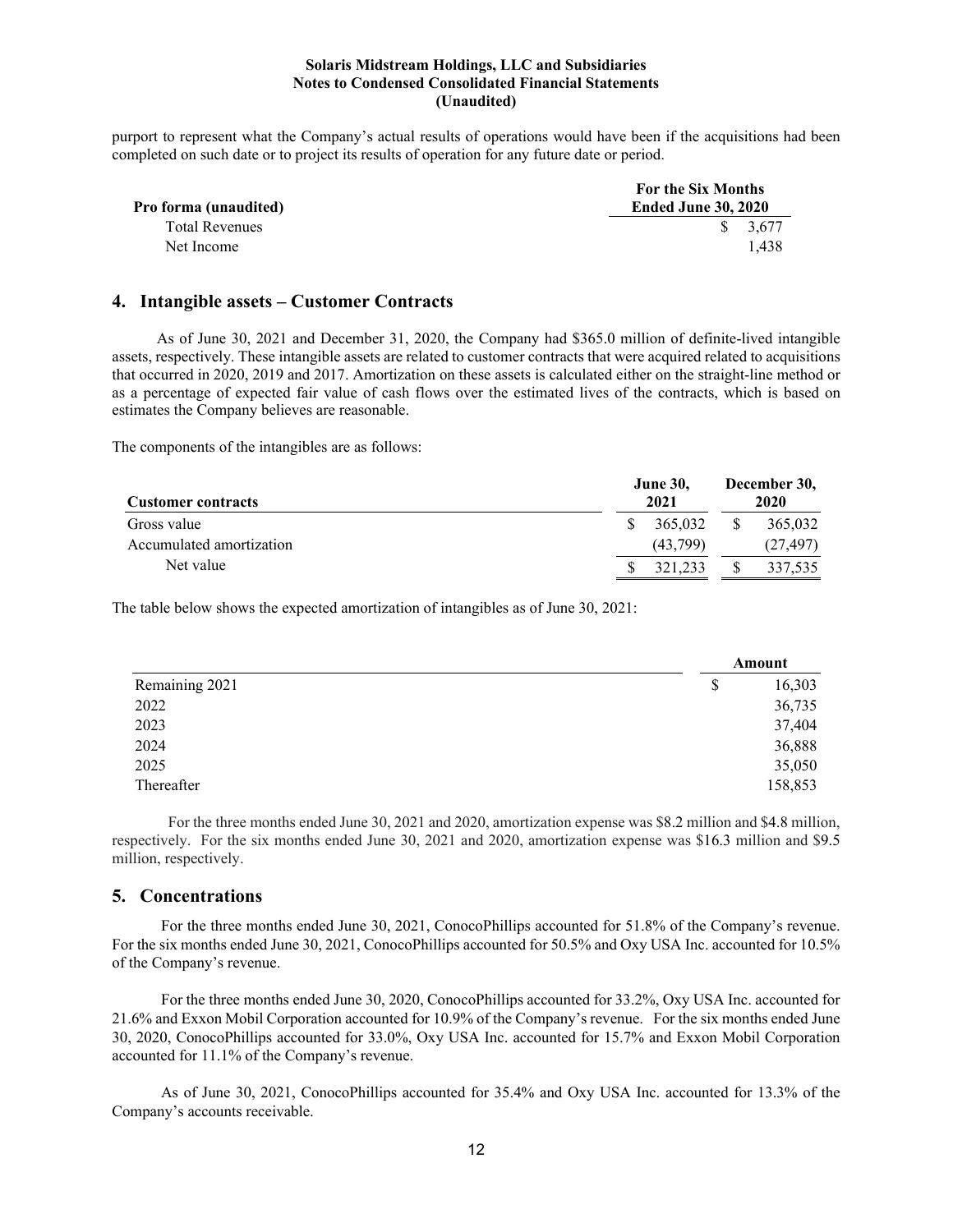# **6. Accrued and Other Liabilities**

The components of the Accrued and Other Liabilities are as follows:

|                                     | <b>June 30,</b><br>2021 | December 31,<br>2020 |
|-------------------------------------|-------------------------|----------------------|
| <b>Accrued Operating Expenses</b>   | \$14,158                | \$14,367             |
| <b>Accrued Capital Expenses</b>     | 11,320                  | 6,292                |
| <b>Accrued Interest Expense</b>     | 7,625                   | 2,661                |
| Other                               | 4.156                   | 4,518                |
| Total Accrued and Other Liabilities | \$37,259                | \$27,838             |

## **7. Long-term debt**

|                                                                                            | <b>June 30,</b><br>2021 | December 31,<br>2020 |
|--------------------------------------------------------------------------------------------|-------------------------|----------------------|
| Revolving Credit Facility                                                                  |                         | \$297,000            |
| 7.625% Senior Sustainability-Linked Notes                                                  | 400,000                 |                      |
| Less: Unamortized deferred financing costs on 7.625% Senior<br>Sustainability-Linked Notes | (8,885)                 |                      |
| Total Long-term debt                                                                       | \$391,115               | \$297,000            |

## *Senior Sustainability-linked Notes*

In April 2021, the Company issued \$400.0 million aggregate principal amount of 7.625% Senior Sustainability-Linked Notes (the "Notes") due April 1, 2026. Proceeds from the offering were \$390.6 million, net of \$9.4 million of debt issuance costs, and were used to repay \$297.0 million of borrowings under the Credit Facility, redeem outstanding redeemable preferred units for \$74.4 million, and for general corporate purposes.

The Notes are unsecured and effectively subordinated to the Credit Facility to the extent of the value of the collateral securing the Credit Facility. The Notes are guaranteed on a senior unsecured basis by the Company's whollyowned subsidiaries. Interest on the Notes is payable on April 1 and October 1 of each year. The Company may redeem all or part of the Notes at any time on or after April 1, 2023 at redemption prices ranging from 103.8125% on or after April 1, 2023 to 100% on or after April 1, 2025. In addition, on or before April 1, 2023, the Company may redeem up to 40% of the aggregate principal amount of the Notes with the net cash proceeds of certain equity offerings, if certain conditions are met, at a redemption price of 107.625% of the principal amount of the Notes, plus accrued interest. At any time prior to April 1, 2023, the Company may also redeem the Notes, in whole or in part, at a price equal to 100% of the principal amount of the Notes plus a "make-whole" premium. If the Company undergoes a change of control, it may be required to repurchase all or a portion of the Notes at a price equal to 101% of the principal amount of the Notes, plus accrued interest.

Certain of these redemption prices are subject to increase if the Company fails to satisfy the Sustainability Performance Target and provide notice of such satisfaction to the trustee. From and including the interest period ending on October 1, 2023, the interest rate shall be increased by 25 basis points to 7.875% per annum unless the Company notifies the trustee for the Notes at least 30 days prior to April 1, 2023 that, for the year ending December 31, 2022: (i) the Sustainability Performance Target has been satisfied and (ii) the satisfaction of the Sustainability Performance Target has been confirmed in accordance with customary procedures.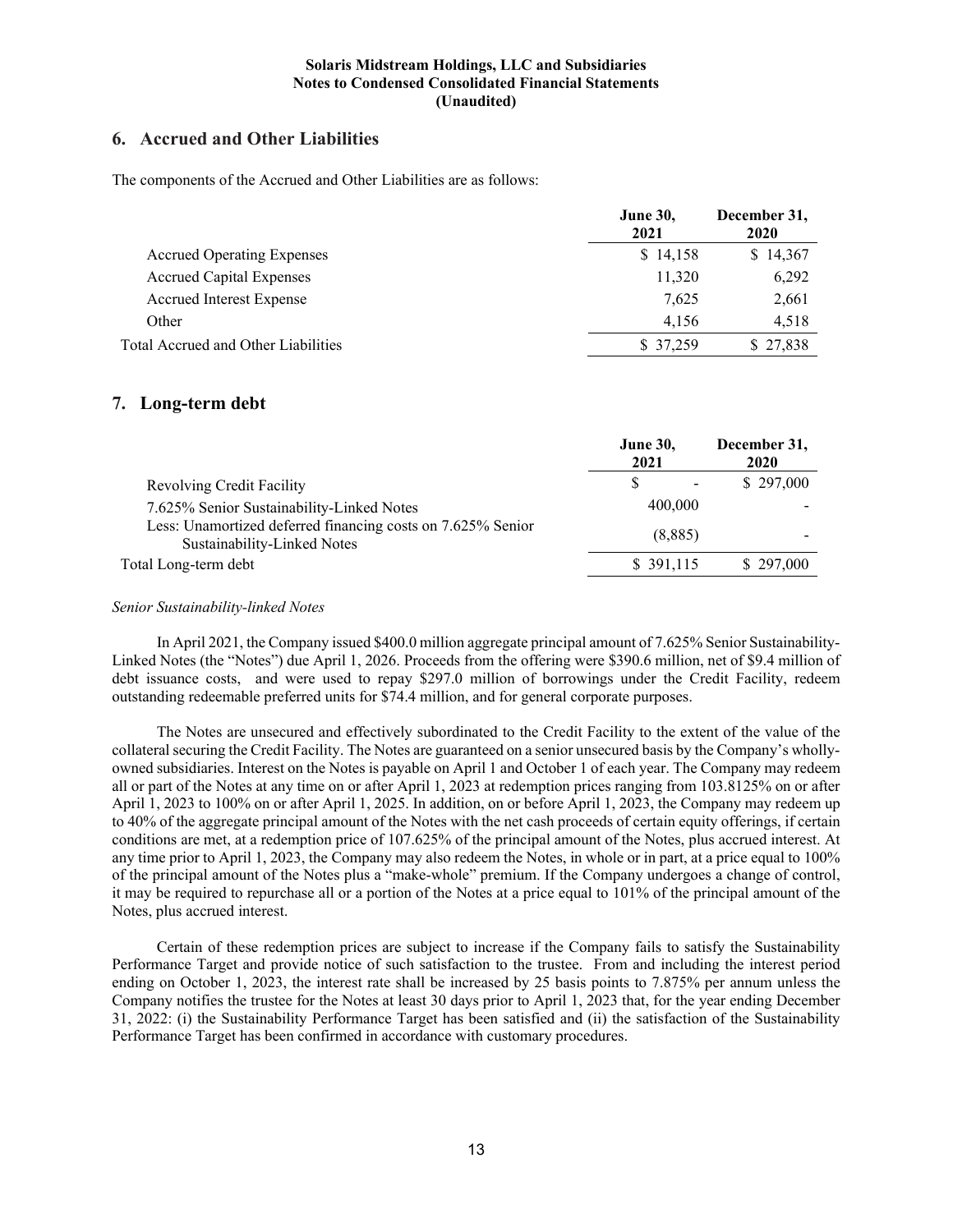## *Credit Facility*

Concurrent with the Senior Sustainability-Linked Notes offering in April 2021, the Company entered into a Restated Credit Agreement to, among other things, (i) decrease the commitments under the Credit Facility to \$200.0 million, (ii) extend the maturity date to April 1, 2025, (iii) reprice the loans made under the Credit Facility and unused commitment fees to be determined based on a leverage ratio ranging from 3.00:1.00 to 4.50:1.00, (iv) provide for a \$75.0 million incremental revolving facility, which shall be on the same terms as under the Credit Facility, (v) annualize EBITDA for 2021 for the purpose of covenant calculations, (vi) amend the leverage ratio covenant to comprise of a maximum total funded debt to EBITDA ratio, net of \$40.0 million of unrestricted cash and cash equivalents if the facility is drawn, and net of all unrestricted cash and cash equivalents if the facility is undrawn, (vii) increase the leverage ratio covenant test level for the first two fiscal quarters of 2021 to 5.00 to 1.00, for the third quarter of 2021 to 4.75 to 1.00, and thereafter to 4.50 to 1.00 and (viii) add a secured leverage covenant of 2.50 to 1.00.

The Company incurred \$1.4 million of expenses to refinance the Credit Facility that is included in other longterm assets. We accounted for the Restated Credit Agreement as a debt modification and recognized a loss of \$0.4 million in April 2021.

As of June 30, 2021, the Company had \$0 borrowings under its Restated Credit Facility, \$0.15 million in letter of credits outstanding and \$200.0 million in revolving commitments available.

As of December 31, 2020, the Company had \$297.0 million of borrowings under its Credit Facility, \$0.15 million in letter of credits outstanding and \$5.5 million in revolving commitments available.

At June 30, 2021, the Company was in compliance with all covenants contained in the Credit Facility.

## **8. Redeemable preferred units**

On June 11, 2020, the Company issued 7,500 Redeemable Preferred Units (the "Preferred Units") to ConocoPhillips as part of the consideration to acquire certain produced water handling, transportation and water disposal assets in Lea County, New Mexico. The Preferred Units were initially recorded at \$72.0 million, their issuance-date fair value.

On November 9, 2020, the Company issued a capital call to Concho for \$1.9 million. Concho elected to redeem 193 Preferred Units in exchange for 192,981 Class A Units to satisfy this call.

Since the Preferred Units would have become redeemable by ConocoPhillips following the fifth anniversary of the issuance and were redeemable by the Company at any time, the Company has elected to accrete changes in the redemption value over the period from the date of issuance to the date that the instrument would have been redeemable, using the effective interest method.

Concurrent with the closing of the Notes discussed in Note 7, the Company fully repaid and redeemed the outstanding redeemable preferred units for \$74.4 million on April 1, 2021, which includes of \$3.0 million of accretion and \$1.3 million related to distributions earned during 2021.

## **9. Equity**

The Company's operations are governed by the provisions of a limited liability company agreement (the "LLC Agreement"). The LLC Agreement sets forth the rights and obligations of each class of membership interest. The Company currently has four classes of membership units outstanding – Class A, B, C, and D. Allocations of net income and loss are allocated to the members based on a hypothetical liquidation. The Class C units receive a share of distributions that would otherwise be payable to the Class A unitholders after the Class A unitholders achieve certain target returns on their invested capital (the "Class C Unit Waterfall"). Class B and Class D units are not burdened by the Class C Unit Waterfall.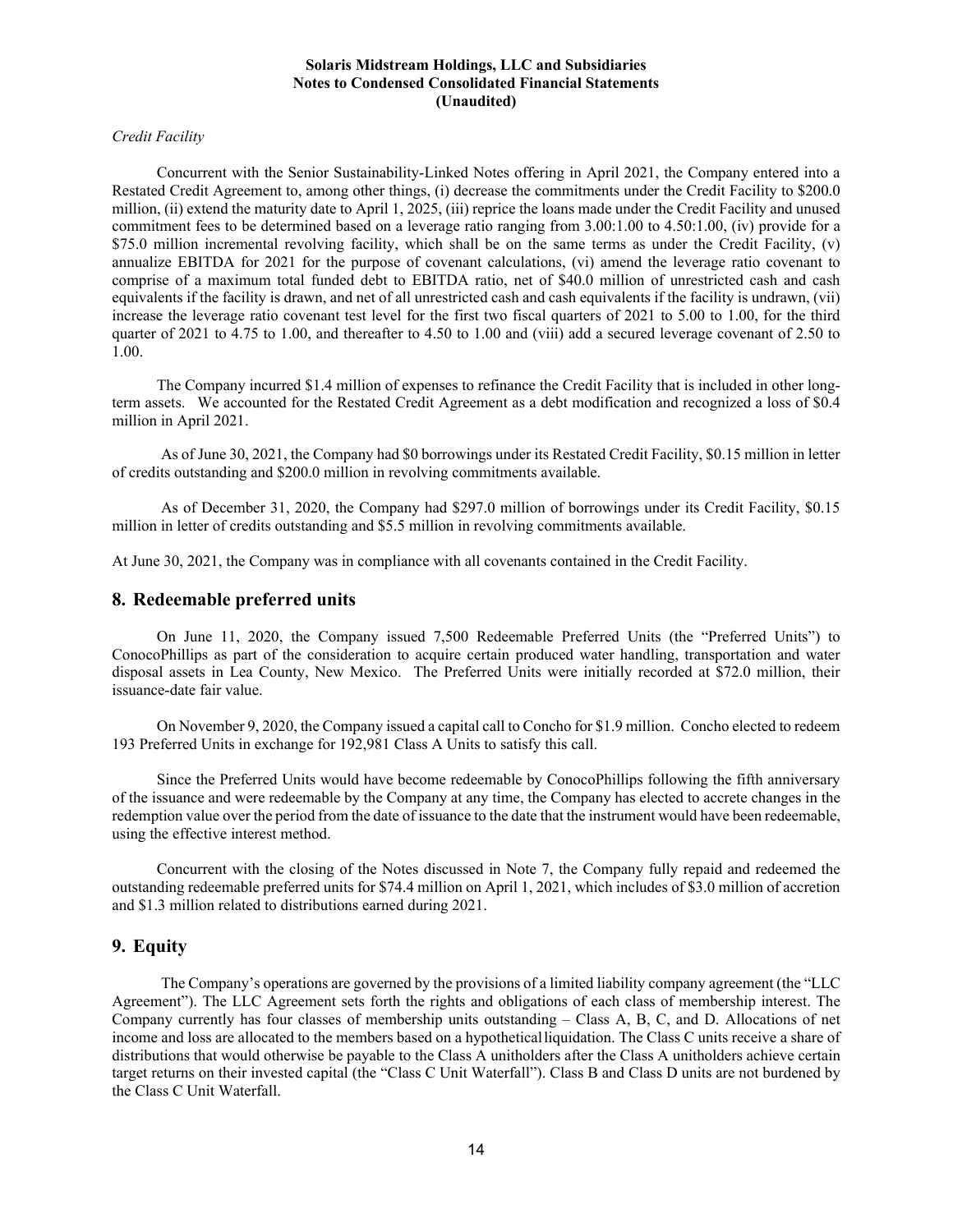In connection with the issuance of Class C units by the Company to Solaris Midstream Investment, LLC ("Solaris Investment"), Solaris Investment issues a corresponding number of Class C units ("Solaris Investment Profits Units") to the members of Solaris Investment as specified in the limited liability company agreement of Solaris Investment. Each such member of Solaris Investment then enters into a grant agreement ("Grant Agreement"), as set forth in the LLC Agreement, with the Company and Solaris Investment. The Solaris Investment Profits Units are subject to various vesting requirements as specified in the Grant Agreement. The value assigned to the units as of its respective date of grant was de minimis.

## **10. Commitments and contingencies**

In the normal course of business, the Company is subjected to various claims, legal actions, contract negotiations and disputes. The Company provides for losses, if any, in the year in which they can be reasonably estimated. In management's opinion, there are currently no such matters outstanding that would have a material effect on the accompanying consolidated financial statements.

Additionally, the Company is party to a guarantee related to a lease agreement with Solaris Energy Management, LLC ("SEM"), a related party of the Company, on the rental of office space for the Company's corporate headquarters. As of June 30, 2021, the Company's share of SEM's future commitment related to this lease agreement is \$3.1 million. Refer to Note 11, Related Party Transactions, for additional information regarding related party transactions recognized.

### *Other commitments*

In the normal course of business, the Company has certain short-term purchase obligations and commitments for products and services, primarily related to purchases of long lead materials. As of June 30, 2021, the Company had purchase obligations and commitments of approximately \$10.7 million due in the next twelve months.

The Company has offices in Midland, Texas and Carlsbad, New Mexico and the commitments related to these operating leases are \$1.0 million as of June 30, 2021.

The Company is party to a surface use and compensation agreement by which the Company has agreed to a minimum annual payment for each of the first ten years, beginning in 2020, in exchange for certain rights to access and use the land for the limited purposes of conducting water operations for a period of thirteen years. The minimum annual payments are subject to netting against royalty payments paid. As of June 30, 2021, there are no minimum annual payments due until 2022.

The table below provides estimates of the timing of future payments that the Company is contractually obligated to make based on agreements in place as of June 30, 2021.

|                                                      |    | Remaining<br>2021 | 2022  | 2023  | 2024  | 2025  | <b>Thereafter</b> |    | <b>Total</b> |
|------------------------------------------------------|----|-------------------|-------|-------|-------|-------|-------------------|----|--------------|
| Purchase commitments                                 | S. | 10.731            |       |       |       |       |                   |    | \$ 10.731    |
| Surface use and compensation<br>agreement obligation |    |                   | 1.100 | 1.150 | 1.200 | 1.250 | 5,750             |    | 10,450       |
| Operating leases                                     |    | 376               | 765   | 631   | 622   | 514   | 1.255             |    | 4,163        |
| Total                                                |    | 11.107            | 1.865 | 1.781 | 1.822 | 1.764 | 7.005             | S. | 25,344       |

## **11. Related party transactions**

On September 14, 2016, the Company entered into an administrative services arrangement with SEM for the provision of certain personnel and administrative services at cost. Beginning in 2020, services provided by SEM are administrative only. In addition, SEM provides office space, equipment and supplies to the Company under the administrative service agreement.